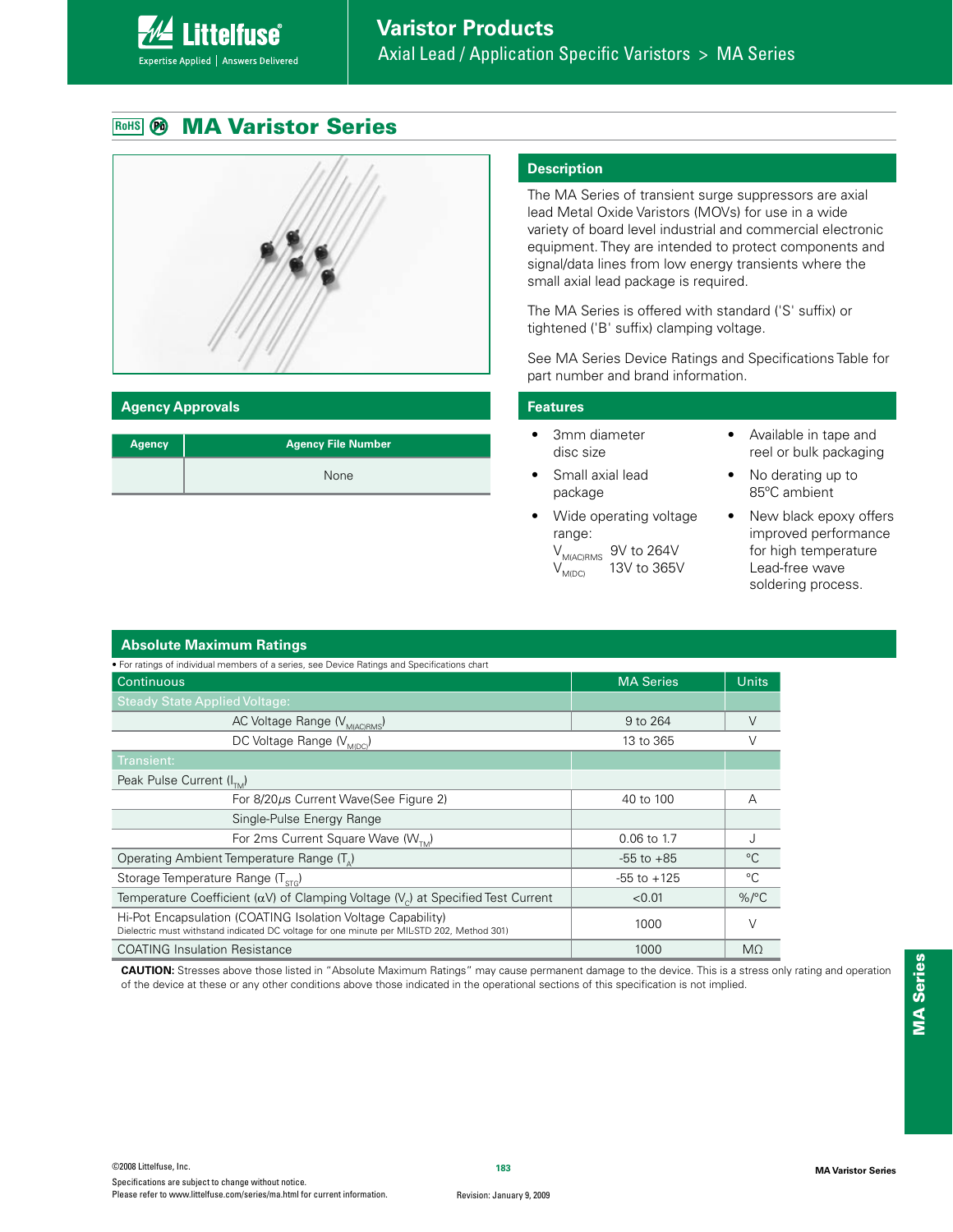

# **MA Series Ratings & Specifications**

|                       |                      | Maximum Rating (85°C) |                 |                             |                                   |                         | Specifications (25°C) |            |                                      |                |
|-----------------------|----------------------|-----------------------|-----------------|-----------------------------|-----------------------------------|-------------------------|-----------------------|------------|--------------------------------------|----------------|
|                       |                      | Continuous            |                 | <b>Transient</b>            |                                   | Varistor Voltage at 1mA |                       |            | <b>Max Clamping</b>                  | <b>Typical</b> |
| Part<br><b>Number</b> | <b>Brand</b><br>(mm) | $V_{RMS}$             | V <sub>DC</sub> | Energy<br>$(10/1000 \mu s)$ | Peak<br>Current<br>$(8/20 \mu s)$ |                         | <b>DCTest Current</b> |            | Volt $V_c$ at 2.0A<br>$(8/20 \mu s)$ | Capacitance    |
|                       |                      | $V_{M(AC)}$           | $V_{M(DC)}$     | $W_{TM}$                    | $I_{TM}$                          | Min                     | $V_{N(DC)}$           | <b>Max</b> | $V_c$                                | $f = 1$ MHz    |
|                       |                      | (V)                   | (V)             | (J)                         | (A)                               | (V)                     | (V)                   | (V)        | (A)                                  | (pF)           |
| V18MA1A               | <b>18A</b>           | 9                     | 13              | 0.06                        | 40                                | 14                      | 18                    | 23         | 49                                   | 550            |
| V18MA1A               | <b>18B</b>           | 10                    | 14              | 0.07                        | 40                                | 15                      | 18                    | 21         | 44                                   | 550            |
| V18MA1A               | <b>18C</b>           | 10                    | 14              | 0.06                        | 40                                | 15                      | 18                    | 21         | 49                                   | 550            |
| V22MA1A               | 22A                  | 10                    | 15              | 0.09                        | 40                                | 16                      | 22                    | 28         | 55                                   | 410            |
| V22MA1B               | 22B                  | 14                    | 18              | 0.10                        | 40                                | 19                      | 22                    | 26         | 51                                   | 410            |
| V22MA1S               | 22S                  | 14                    | 18              | 0.09                        | 40                                | 19                      | 22                    | 26         | 55                                   | 410            |
| V27MA1A               | 27A                  | 13                    | 19              | 0.10                        | 40                                | 21                      | 27                    | 34         | 67                                   | 370            |
| V27MA1B               | 27B                  | 17                    | 22              | 0.11                        | 40                                | 24                      | 27                    | 31         | 59                                   | 370            |
| V27MA1S               | <b>27S</b>           | 17                    | 22              | 0.10                        | 40                                | 24                      | 27                    | 31         | 67                                   | 370            |
| V33MA1A               | 33A                  | 18                    | 23              | 0.13                        | 40                                | 26                      | 33                    | 40         | 73                                   | 300            |
| V33MA1B               | 33B                  | 20                    | 26              | 0.15                        | 40                                | 29.5                    | 33                    | 36.5       | 67                                   | 300            |
| V33MA1S               | 33S                  | 20                    | 26              | 0.14                        | 40                                | 29.5                    | 33                    | 36.5       | 73                                   | 300            |
| V39MA2A               | 39A                  | 22                    | 28              | 0.16                        | 40                                | 31                      | 39                    | 47         | 86                                   | 250            |
| V39MA2B               | 39B                  | 25                    | 31              | 0.18                        | 40                                | 35                      | 39                    | 43         | 79                                   | 250            |
| V39MA2S               | <b>39S</b>           | 25                    | 31              | 0.17                        | 40                                | 35                      | 39                    | 43         | 86                                   | 250            |
| V47MA2A               | 47A                  | 27                    | 34              | 0.19                        | 40                                | 37                      | 47                    | 57         | 99                                   | 210            |
| V47MA2B               | 47B                  | 30                    | 38              | 0.21                        | 40                                | 42                      | 47                    | 52         | 90                                   | 210            |
| V47MA2S               | 47S                  | 30                    | 38              | 0.19                        | 40                                | 42                      | 47                    | 52         | 99                                   | 210            |
| V56MA2A               | 56A                  | 32                    | 40              | 0.23                        | 40                                | 44                      | 56                    | 68         | 117                                  | 180            |
| V56MA2B               | 56B                  | 35                    | 45              | 0.25                        | 40                                | 50                      | 56                    | 62         | 108                                  | 180            |
| V56MA2S               | 56S                  | 35                    | 45              | 0.23                        | 40                                | 50                      | 56                    | 62         | 117                                  | 180            |
| V68MA3A               | 68A                  | 38                    | 48              | 0.26                        | 40                                | 54                      | 68                    | 82         | 138                                  | 150            |
| V68MA3B               | 68B                  | 40                    | 56              | 0.30                        | 40                                | 61                      | 68                    | 75         | 127                                  | 150            |
| <b>V68MA3S</b>        | 68S                  | 40                    | 56              | 0.27                        | 40                                | 61                      | 68                    | 75         | 138                                  | 150            |
| V82MA3A               | 82A                  | 45                    | 60              | 0.33                        | 40                                | 65                      | 82                    | 99         | 163                                  | 120            |
| V82MA3B               | 82B                  | 50                    | 66              | 0.37                        | 40                                | 73                      | 82                    | 91         | 150                                  | 120            |
| V82MA3S               | <b>82S</b>           | 50                    | 66              | 0.34                        | 40                                | 73                      | 82                    | 91         | 163                                  | 120            |
| V100MA4A              | 100                  | 57                    | 72              | 0.40                        | 40                                | 80                      | 100                   | 120        | 200                                  | 100            |
| V100MA4B              | 101                  | 60                    | 81              | 0.45                        | 40                                | 90                      | 100                   | 110        | 185                                  | 100            |
| V100MA4S              | 102                  | 60                    | 81              | 0.42                        | 40                                | 90                      | 100                   | 110        | 200                                  | 100            |
| V120MA1A              | 120                  | 72                    | 97              | 0.40                        | 100                               | 102                     | 120                   | 138        | 220                                  | 40             |
| V120MA2B              | 121                  | 75                    | 101             | 0.50                        | 100                               | 108                     | 120                   | 132        | 205                                  | 40             |
| V120MA2S              | 122                  | 75                    | 101             | 0.46                        | 100                               | 108                     | 120                   | 132        | 220                                  | 40             |
| V150MA1A              | 150                  | 88                    | 121             | 0.50                        | 100                               | 127                     | 150                   | 173        | 255                                  | 32             |
| V150MA2B              | 151                  | 92                    | 127             | 0.60                        | 100                               | 135                     | 150                   | 165        | 240                                  | 32             |
| V180MA1A              | 180                  | 105                   | 144             | 0.60                        | 100                               | 153                     | 180                   | 207        | 310                                  | 27             |
| V180MA3B              | 181                  | 110                   | 152             | 0.70                        | 100                               | 162                     | 180                   | 198        | 290                                  | 27             |
| V220MA2A              | 220                  | 132                   | 181             | 0.80                        | 100                               | 187                     | 220                   | 253        | 380                                  | 21             |
| V220MA4B              | 221                  | 138                   | 191             | 0.90                        | 100                               | 198                     | 220                   | 242        | 360                                  | 21             |
| V270MA2A              | 270                  | 163                   | 224             | 0.90                        | 100                               | 229                     | 270                   | 311        | 460                                  | 17             |
| V270MA4B              | 271                  | 171                   | 235             | 1.00                        | 100                               | 243                     | 270                   | 297        | 440                                  | 17             |
| V330MA2A              | 330                  | 188                   | 257             | 1.00                        | 100                               | 280                     | 330                   | 380        | 570                                  | 14             |
| V330MA5B              | 331                  | 200                   | 274             | 1.10                        | 100                               | 297                     | 330                   | 363        | 540                                  | 14             |
| V390MA3A              | 390                  | 234                   | 322             | 1.20                        | 100                               | 331                     | 390                   | 449        | 670                                  | 12             |
| V390MA6B              | 391                  | 242                   | 334             | 1.30                        | 100                               | 351                     | 390                   | 429        | 640                                  | 12             |
| V430MA3A              | 430                  | 253                   | 349             | 1.50                        | 100                               | 365                     | 430                   | 495        | 740                                  | 11             |
| V430MA7B              | 431                  | 264                   | 365             | 1.70                        | 100                               | 387                     | 430                   | 473        | 700                                  | 11             |

NOTE: Average power dissipation of transients not to exceed 200mW.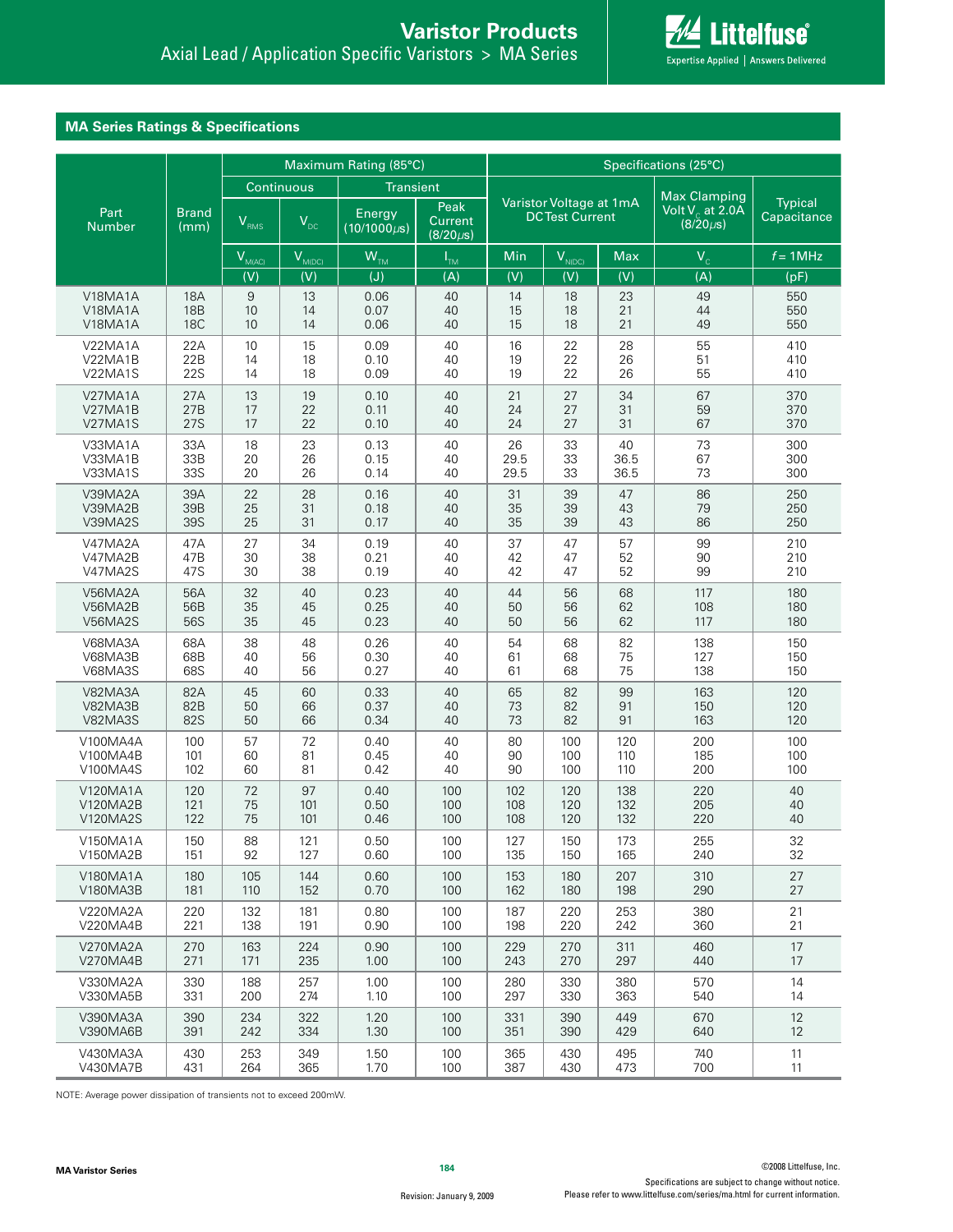# **Varistor Products**

Axial Lead / Application Specific Varistors > MA Series

#### **Power Dissipation Ratings**

**Littelfuse**® Expertise Applied | Answers Delivered



Should transients occur in rapid succession, the average power dissipation required is simply the energy (watt-seconds) per pulse times the number of pulses per second. The power so developed must be within the specifications shown on the Device Ratings and Specifications table for the specific device. Furthermore, the operating values need to be derated at high temperatures as shown above. Because varistors can only dissipate a relatively small amount of average power they are, therefore, not suitable for repetitive applications that involve substantial amounts of average power dissipation.

#### **Peak Pulse Current Test Waveform**



- $O_1$  = Virtual Origin of Wave
- $T =$  Time from 10% to 90% of Peak
- $T_1$  = Rise Time = 1.25 x T
- ${\sf T}_2^{}$  = Decay Time

**V120MA1A/S - V430MA3A**

- **Example**  For an 8/20 μs Current Waveform:
	- 8 $\mu$ s = T $_{1}$  = Rise Time
	- 20 $\mu$ s = T $_{_2}$  = Decay Time

#### **Repetitive Surge Capability**

### **V18MA - V100MA**



100 DISC SIZE 3mm V120MA1A - V430MA7B 1 50 2 10 20  $10$ 10<sup>4</sup> SURGE CURRENT (A) SURGE CURRENT (A) 10<sup>2</sup> 10 10<sup>5</sup> 10<sup>6</sup> 5 2 1 0.5 **NDEFINIT**  $1111$ 0.2  $0.1 \over 20$ 20 100 1,000 1,000 10,000<br>IMPULSE DURATION (μs)

NOTE: If pulse ratings are exceeded, a shift of  $\mathsf{V}_{\mathsf{NDC}}$  (at specified current) of more than +/-10% could result. This type of shift, which normally results in a decrease of  $V_{N\mid DCI}$ , may result in the device not meeting the original published specifications, but it does not prevent the device from continuing to function, and to provide ample protection.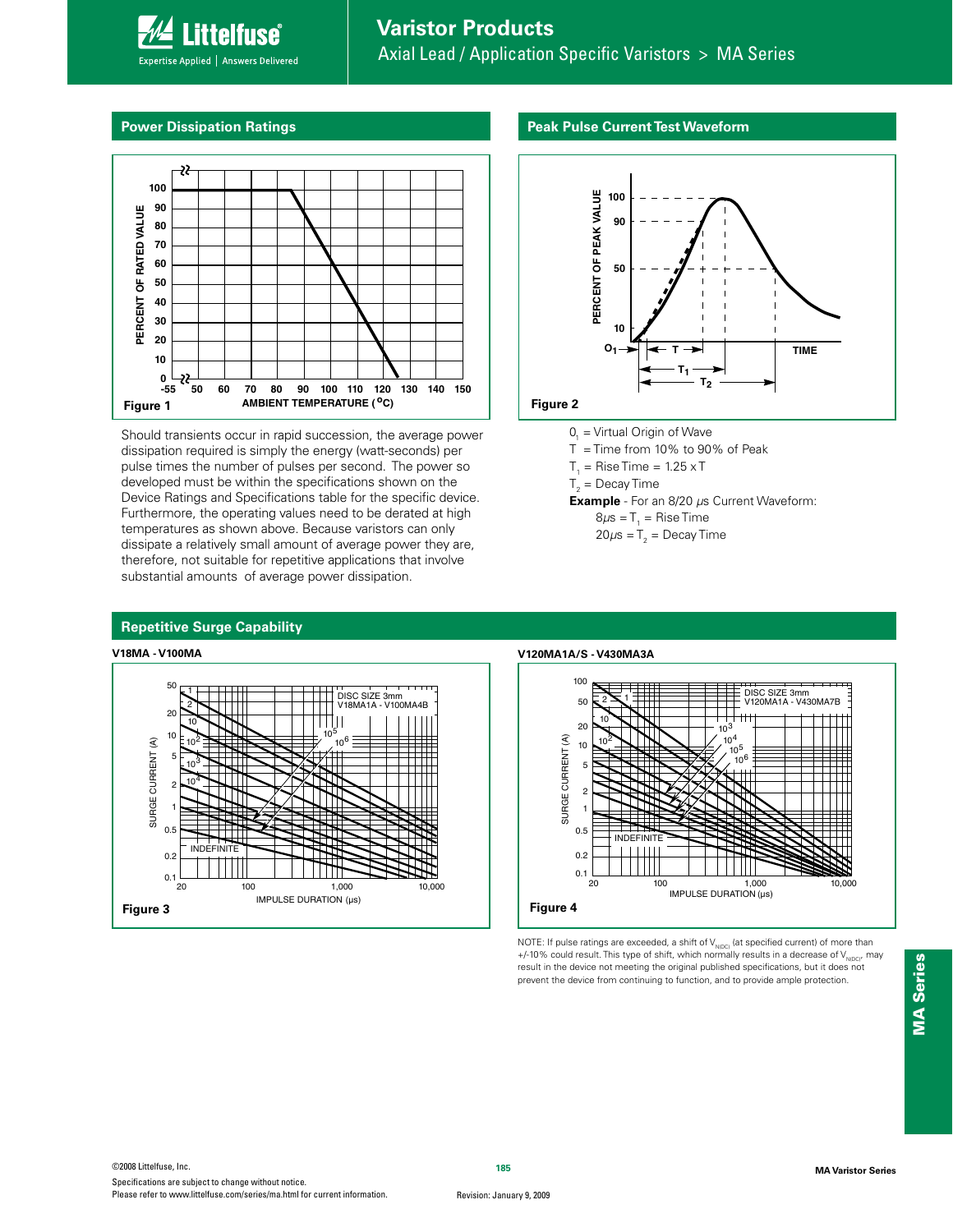#### **Maximum Clamping Voltage**

#### **V18MA1A/S - V100MA4A/S**







**V18MA1B - V100MA4B**